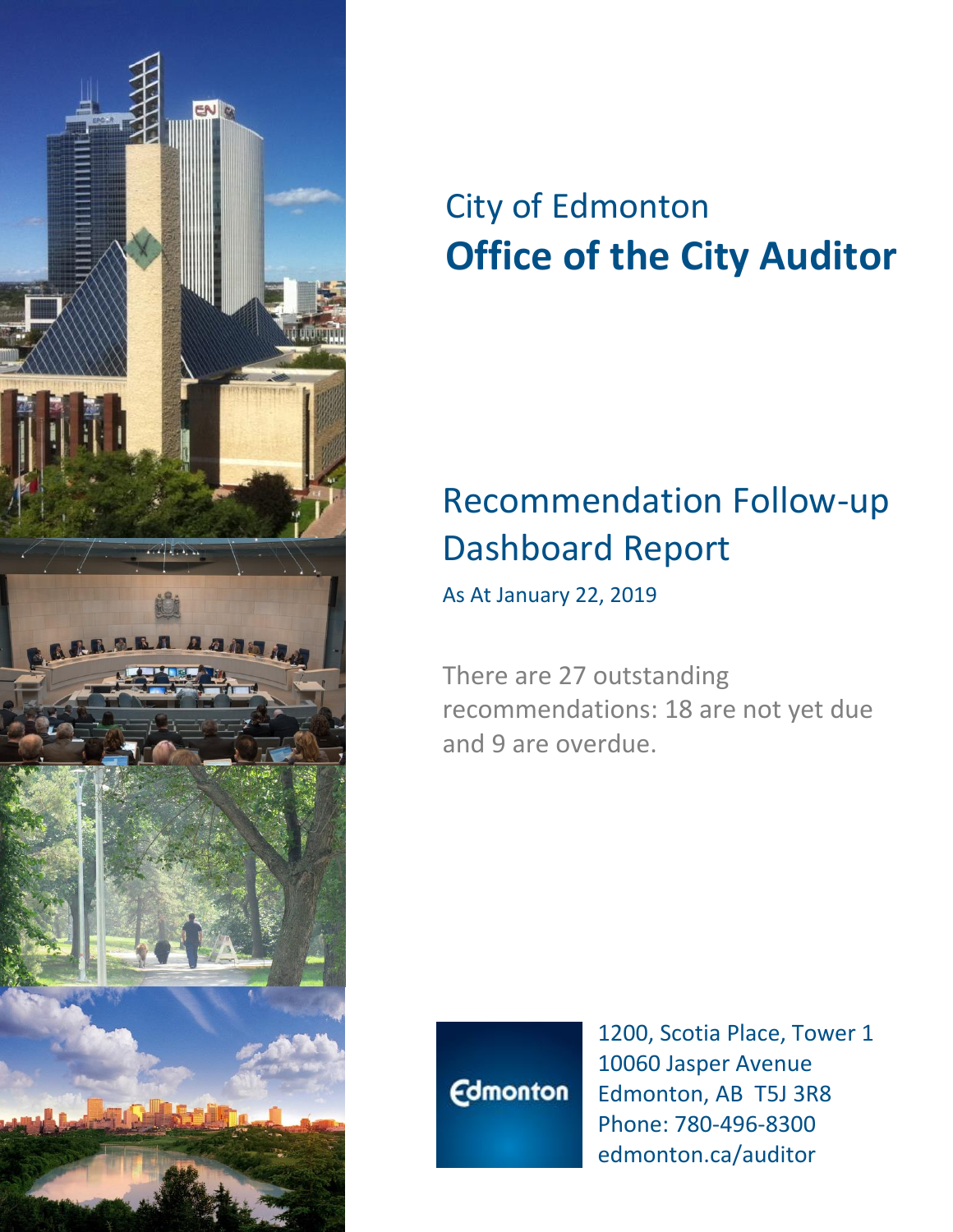### Closed Recommendations

 $\frac{1}{2}$ 

**CONTRACT** 

 $\overline{a}$ 

In the period since our last report (October 30, 2018) the administration closed thirteen recommendations

|    | <b>Project Name</b>                                        | <b>Department</b>                                    | <b>Recommendation</b>                                                      |
|----|------------------------------------------------------------|------------------------------------------------------|----------------------------------------------------------------------------|
|    | 1. Affordable Housing<br><b>Strategies Review</b>          | <b>Citizens Services</b>                             | Rec 1 - Improve Financial Tracking                                         |
|    | 2. Affordable Housing<br><b>Strategies Review</b>          | <b>Citizens Services</b>                             | Rec 3 - Comply with Grant and Other City<br><b>Contributions Directive</b> |
|    | 3. Affordable Housing<br><b>Strategies Review</b>          | Citizens Services                                    | Rec 4 - Develop a Performance Management<br>Framework                      |
|    | 4. Continuous<br>Auditing - Vendor<br>Master File Audit    | <b>Financial and Corporate</b><br><b>Services</b>    | Rec 4 - Vendor Master File Monitoring                                      |
| 5. | Corporate Culture                                          | <b>Employee Services</b>                             | Rec 1 - Address Perceptions in Corporate<br>Transformation                 |
| 6. | <b>Current Planning</b><br>Reserve Audit                   | Urban Form and<br>Corporate Strategic<br>Development | Rec 1 - Document Roles and Responsibilities                                |
|    | 7. Current Planning<br>Reserve Audit                       | Urban Form and<br>Corporate Strategic<br>Development | Rec 2 - Revise Policies and Develop<br>operational Procedures              |
|    | 8. Edmonton Police<br><b>Service Staffing</b><br>Audit     | <b>Edmonton Police Service</b>                       | Rec 3 - Reduce Patrol Constable Self-<br>deployment                        |
|    | 9. Edmonton Police<br><b>Service Staffing</b><br>Audit     | <b>Edmonton Police Service</b>                       | Rec 4 - Investigative Support Bureau Staffing<br><b>Process</b>            |
|    | 10. Edmonton Police<br><b>Service Staffing</b><br>Audit    | <b>Edmonton Police Service</b>                       | Rec 5 - Funding Formula Clarity                                            |
|    | 11. Investigation CPFS<br>(eServices) Project<br>2010-2015 | Urban Form and<br>Corporate Strategic<br>Development | Rec 1 - Improve Fraud Awareness                                            |
|    | 12. Investigation CPFS<br>(eServices) Project<br>2010-2015 | Urban Form and<br>Corporate Strategic<br>Development | Rec 2 - Update Contract Management<br><b>Practices</b>                     |
|    | 13. Waste Services<br>Audit                                | <b>City Operations</b>                               | Rec 6 - Improve Project Management                                         |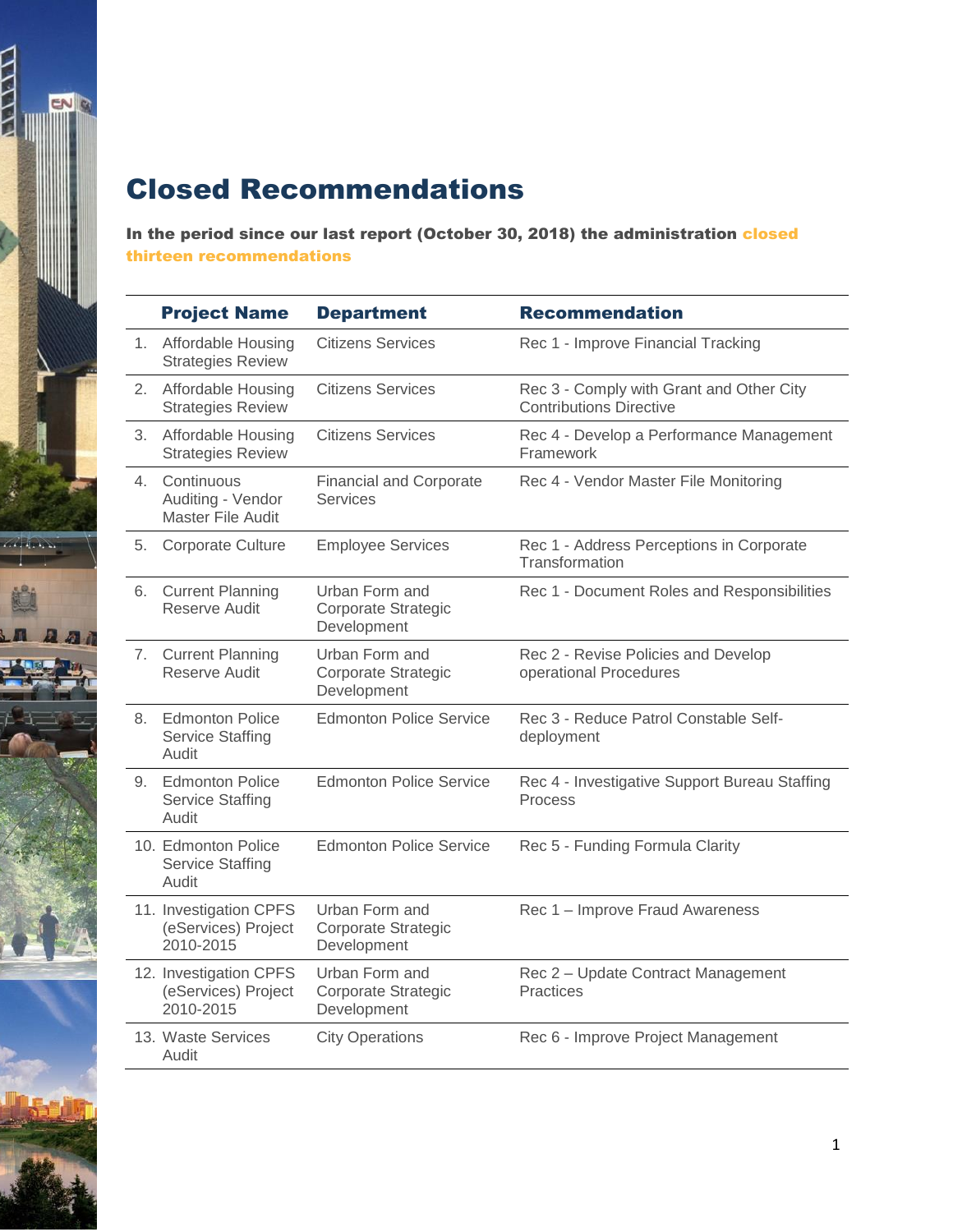

## Overdue Recommendations

There are nine overdue recommendations.

#### More than one year overdue:

| <b>Project Name</b>   | <b>Department</b>      | <b>Recommendation</b>                | <b>Months</b><br><b>Overdue</b> | <b>Revised</b><br><b>Due Date</b> |
|-----------------------|------------------------|--------------------------------------|---------------------------------|-----------------------------------|
| Bus and LRT<br>Review | <b>City Operations</b> | Rec 3 - Transit Funding and<br>Fares | 13                              | 12/31/2018                        |

#### Less than one year overdue:

|                | <b>Project Name</b>                                        | <b>Department</b>                          | <b>Recommendation</b>                                                            | <b>Months</b><br><b>Overdue</b> | <b>Revised</b><br><b>Due Date</b> |
|----------------|------------------------------------------------------------|--------------------------------------------|----------------------------------------------------------------------------------|---------------------------------|-----------------------------------|
| 2.             | Employee<br><b>Business</b><br><b>Expense Audit</b>        | Financial and<br><b>Corporate Services</b> | Rec 4 - Examine Improvement<br>Opportunities                                     | 7                               | 3/15/2019                         |
| 3.             | <b>Waste Services</b><br>Audit                             | <b>City Operations</b>                     | Rec 3 - Regulated versus<br>Non-Regulated Allocation<br>Methodology              | 6                               | 2/28/2019                         |
| $\overline{4}$ | Edmonton<br>Police Service<br><b>Staffing Audit</b>        | Edmonton Police<br>Service                 | Rec 2 - Improve Patrol<br><b>Staffing Model Data Reliability</b><br>and Accuracy | 1                               | 3/13/2019                         |
| 5              | Edmonton<br><b>Police Service</b><br><b>Staffing Audit</b> | <b>Edmonton Police</b><br>Service          | Rec 1 - Assess Patrol Staffing<br>Models                                         | 1                               | 3/31/2019                         |
| 6.             | <b>Waste Services</b><br>Audit                             | <b>City Operations</b>                     | Rec 1 - Performance<br><b>Management Framework</b><br>Implementation             |                                 | 4/30/2019                         |
| 7 <sub>1</sub> | <b>Waste Services</b><br>Audit                             | <b>City Operations</b>                     | Rec 2 - Operational<br><b>Performance Reporting</b>                              | 1                               | 4/30/2019                         |
| 8.             | <b>Waste Services</b><br>Audit                             | <b>City Operations</b>                     | Rec 8 - Preventative<br><b>Maintenance Processes</b>                             | 1                               | 4/30/2019                         |
| 9.             | 2017 Municipal<br>Election                                 | Office of the City<br><b>Clerk</b>         | Rec 2 - Voting Station<br>Oversight                                              | 1                               | 12/31/2019                        |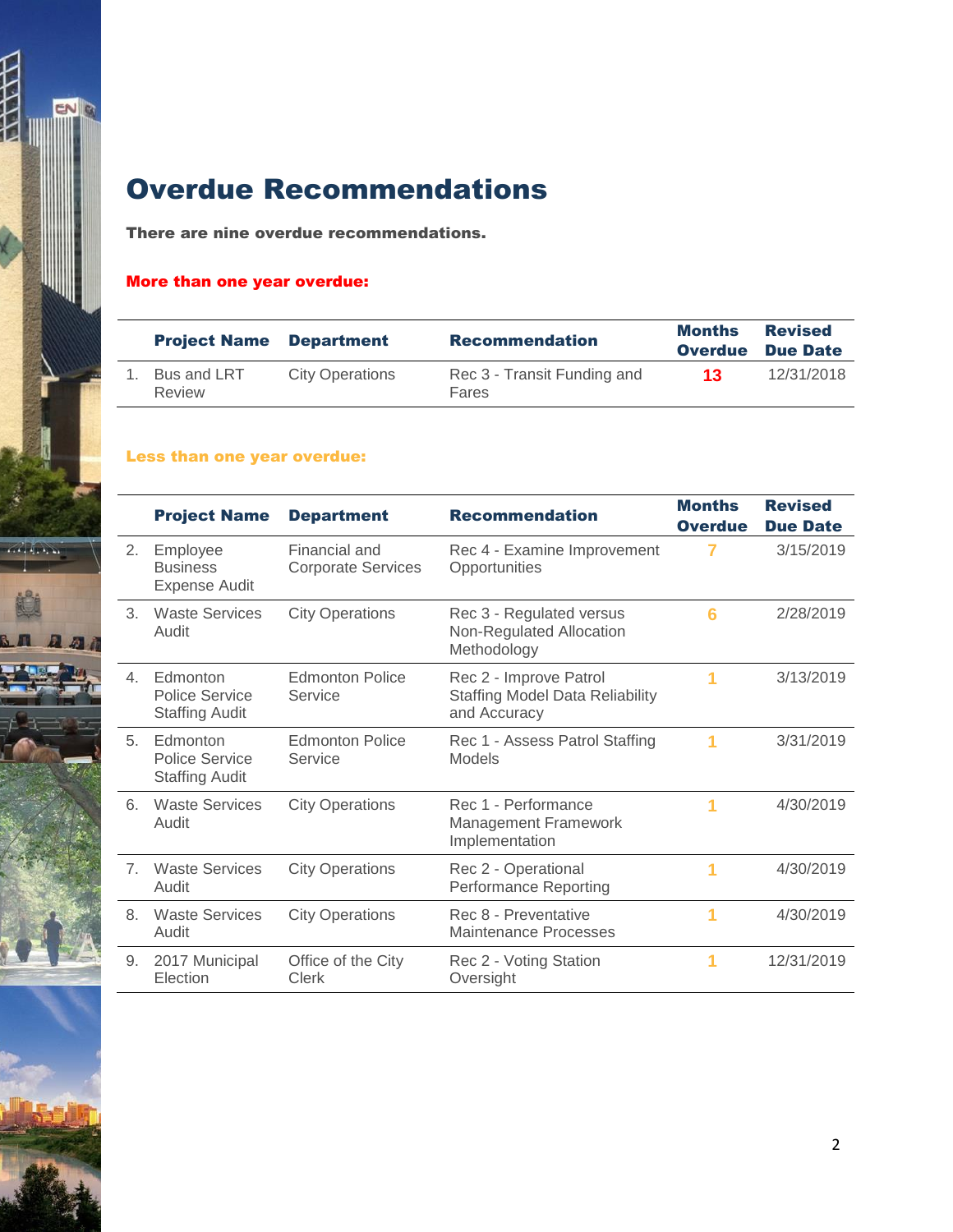

## Recommendations Not Yet Due

#### There are 18 recommendations that are not yet due.

|    | <b>Project Name</b>                                                 | <b>Department</b>                                 | <b>Recommendation</b>                                                  | <b>Months</b><br><b>Until Due</b> | <b>Due Date</b> |
|----|---------------------------------------------------------------------|---------------------------------------------------|------------------------------------------------------------------------|-----------------------------------|-----------------|
| 1. | <b>Community Projects</b><br>in Neigbourhood<br>Parks Process Audit | Integrated<br>Infrastructure<br><b>Services</b>   | Rec 1 - Determine the<br>Program Owner                                 | $\bf{0}$                          | 1/31/2019       |
| 2. | <b>Waste Services</b><br>Audit                                      | <b>City Operations</b>                            | Rec 4 - Strategic Update                                               | 1                                 | 2/28/2019       |
| 3. | <b>City Pesticide Use</b><br>Audit                                  | <b>Citizens Services</b>                          | Rec 3 - Public<br>Communications                                       | $\overline{2}$                    | 3/31/2019       |
|    | 4. Affordable Housing<br><b>Strategies Review</b>                   | <b>Citizens Services</b>                          | Rec 2 - Review<br>Developer Sponsored<br>Affordable Housing<br>Program | $\overline{2}$                    | 3/31/2019       |
| 5. | Africa Centre<br>Governance and<br>Management<br><b>Review</b>      | <b>Africa Centre</b><br><b>Board of Directors</b> | Rec 1 - Improve<br>Governance Structure<br>and Processes               | 3                                 | 4/30/2019       |
|    | 6. Africa Centre<br>Governance and<br>Management<br><b>Review</b>   | Africa Centre<br><b>Board of Directors</b>        | Rec 3 - Implement a<br><b>Collaborative Budgeting</b><br>Process       | 3                                 | 4/30/2019       |
| 7. | <b>City Pesticide Use</b><br>Audit                                  | <b>City Operations</b>                            | Rec 1 - Integrated Pest<br><b>Management Policy</b><br>Update          | 5                                 | 6/30/2019       |
| 8. | <b>Investment Policy</b><br><b>Review</b>                           | Financial and<br>Corporate<br><b>Services</b>     | Rec 1 - Revise<br><b>Investment Policies</b>                           | 5                                 | 6/30/2019       |
| 9. | Information<br>Technology-<br><b>Disaster Recovery</b><br>Planning  | Financial and<br>Corporate<br><b>Services</b>     | Rec 2 - In Private                                                     | 5                                 | 6/30/2019       |
|    | 10. Affordable Housing<br><b>Strategies Review</b>                  | <b>Citizens Services</b>                          | Rec 5 - Update Policies                                                | 5                                 | 6/30/2019       |
|    | 11. Consultant Services<br><b>Review</b>                            | Financial and<br>Corporate<br><b>Services</b>     | Rec 1 - Training and<br><b>Quality Assurance</b>                       | 5                                 | 6/30/2019       |
|    | 12. Consultant Services<br><b>Review</b>                            | Financial and<br>Corporate<br><b>Services</b>     | Rec 2 - Reducing<br><b>Unplanned Change</b><br>Orders                  | 5                                 | 6/30/2019       |